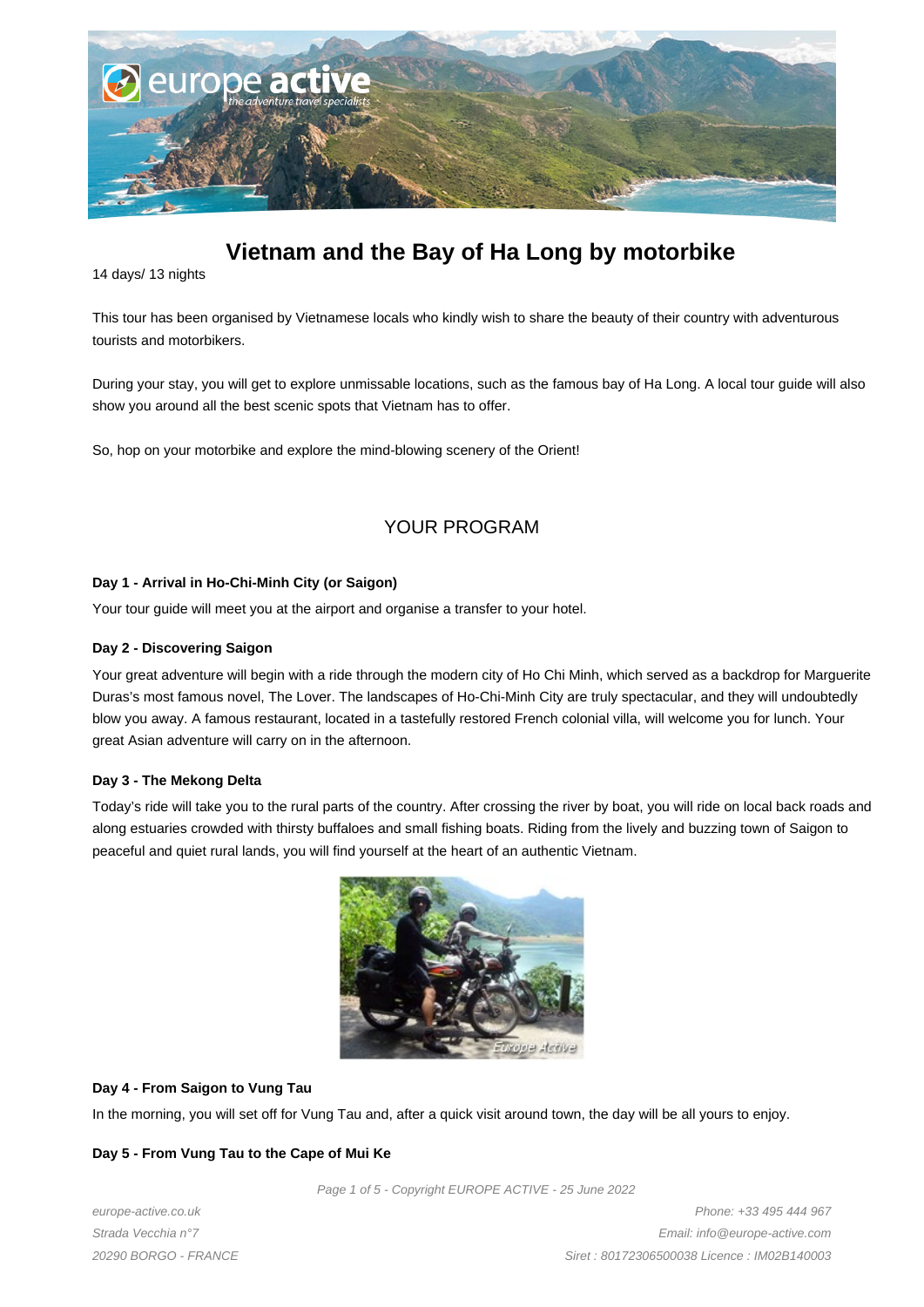

Today's stage will consist of a 160km ride along Viet Nam's tropical coastline via Ho Coc, Long Hai and Bin Chau. The little fishing village of Long Hai boasts magnificent white sandy beaches. There, you will have the opportunity to admire majestic landscapes and visit the temple of Dinh Co or natural caves where soldiers used to hide from southern enemies during the Vietnam War.



# **Day 6 - Mui Ne**

After an enjoyable breakfast, you will ride along the coastline from Mui Ke Ga to Phan Thiet and Mui Ne. The Cham ruins, which you will discover during today's trip, will make you travel back to ancient times and mysterious bygone civilisations. A stop above the beaches of the South China Sea is also recommended for a relaxed seafood lunch.

In the afternoon, you will have the opportunity to try kite surfing, parasailing or simply to enjoy the white sandy beaches nearby.



# **Day 7 - From Mui Ne to Da Lat**

After exploring fishing villages and local markets, you will ride to the coastal town of Mui Ne. Its famous red sandy dunes are a true feast for the eyes as they turn the landscape into a great festival of colours. There, an epic 170km ride to the North East and Da Lat, the capital of Lam Dong province, will take you to white-sand dunes, similar to those of the Sahara Desert. The lakes, which surround the dunes, abound with lotus flowers and serve as the ideal backdrop for an enchanting walk. Da Lat is also an oasis of elegance where many riders like to fill their bags with heavenly souvenirs.

Page 2 of 5 - Copyright EUROPE ACTIVE - 25 June 2022

europe-active.co.uk Strada Vecchia n°7 20290 BORGO - FRANCE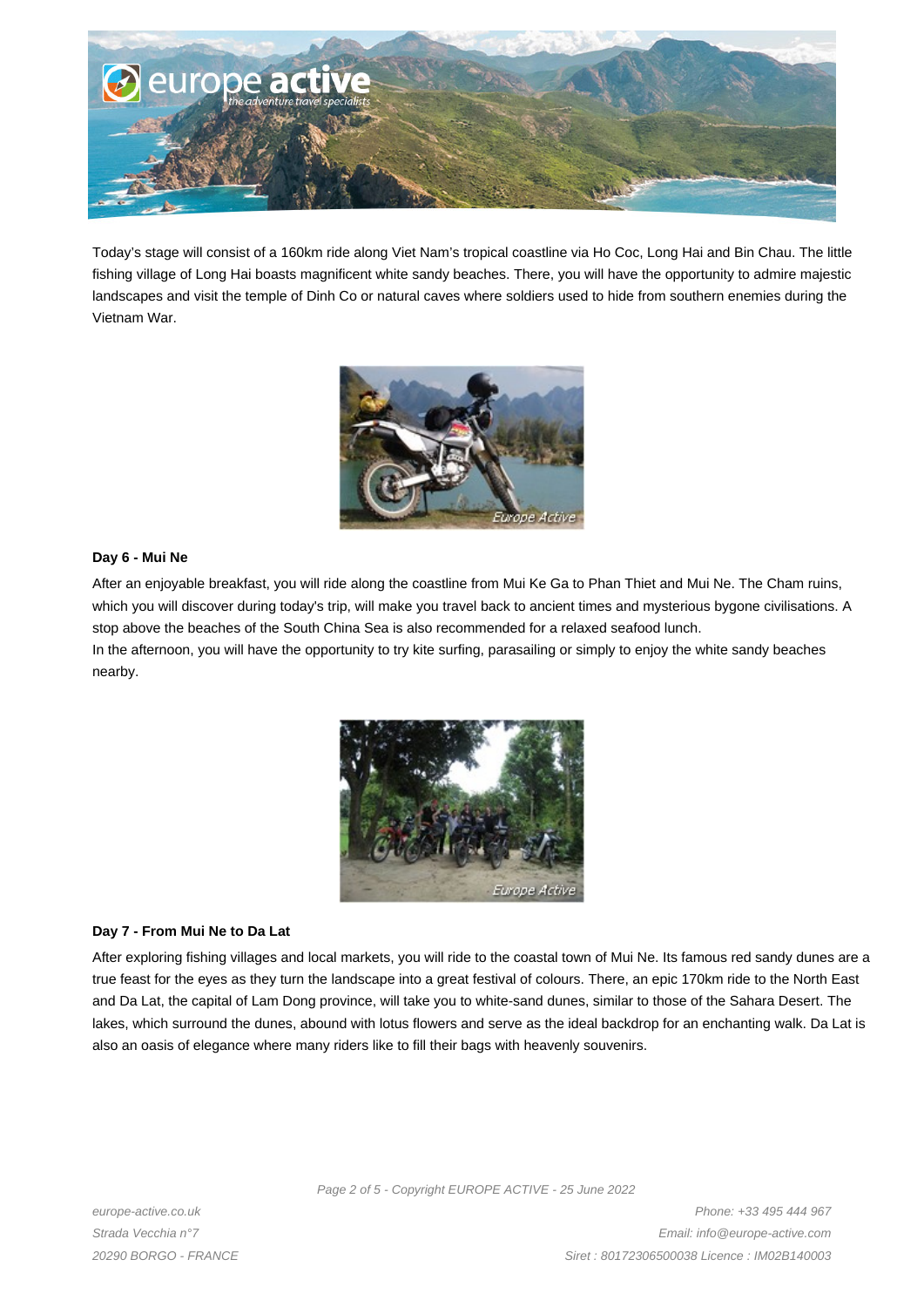



#### **Day 8 - Da Lat**

Today, you will have time to enjoy strolling down the streets of this delightful town and its famous markets, situated near a lake. Outside Da Lat, the Zen Buddhist Temple of Truc Lam will enable you to discover the religions of the Orient while the Dalanta Falls of the Thuyem Lam Reserve will take you into the wild Vietnamese flora.

In the evening, traditional Vietnamese dancers will entertain you over dinner in a small ethnic minority village.

#### **Day 9 - From Da Lat to Nha Trang**

You will start the day with a pleasant 150km ride through the Vietnamese countryside. The road winds and undulates as it weaves through the mountains and its scattering of hamlets and villages. There, you will be able to explore local markets, have a drink or admire the surrounding landscapes. As the road goes on, the wonderful town of Nha Trang will soon come into sight. Once in the heart of the most famous coastal resort in Vietnam, you will be able to sit down in a picturesque little restaurant for a late lunch, and then go to the beach for the rest of the day.



#### **Day 10 - Nha Trang**

In the morning, you will ride to Po Nagar, a Cham Temple Tower founded before 781, where locals offer tourists the chance to try a great variety of water sports such as sailing, kayaking, scuba diving, breath-hold diving. Other optional activities include boat tours, cooking classes and mud baths.

#### **Day 11 - From Nha Trang to Hanoi**

Today, you will fly to Hanoi. Located on the banks of the Red River, this Vietnamese town boasts a rich culture and history, with great monuments such as the Ho Chi Minh Museum, mausoleum, Presidential Palace and the Temple of Literature.

Page 3 of 5 - Copyright EUROPE ACTIVE - 25 June 2022

europe-active.co.uk Strada Vecchia n°7 20290 BORGO - FRANCE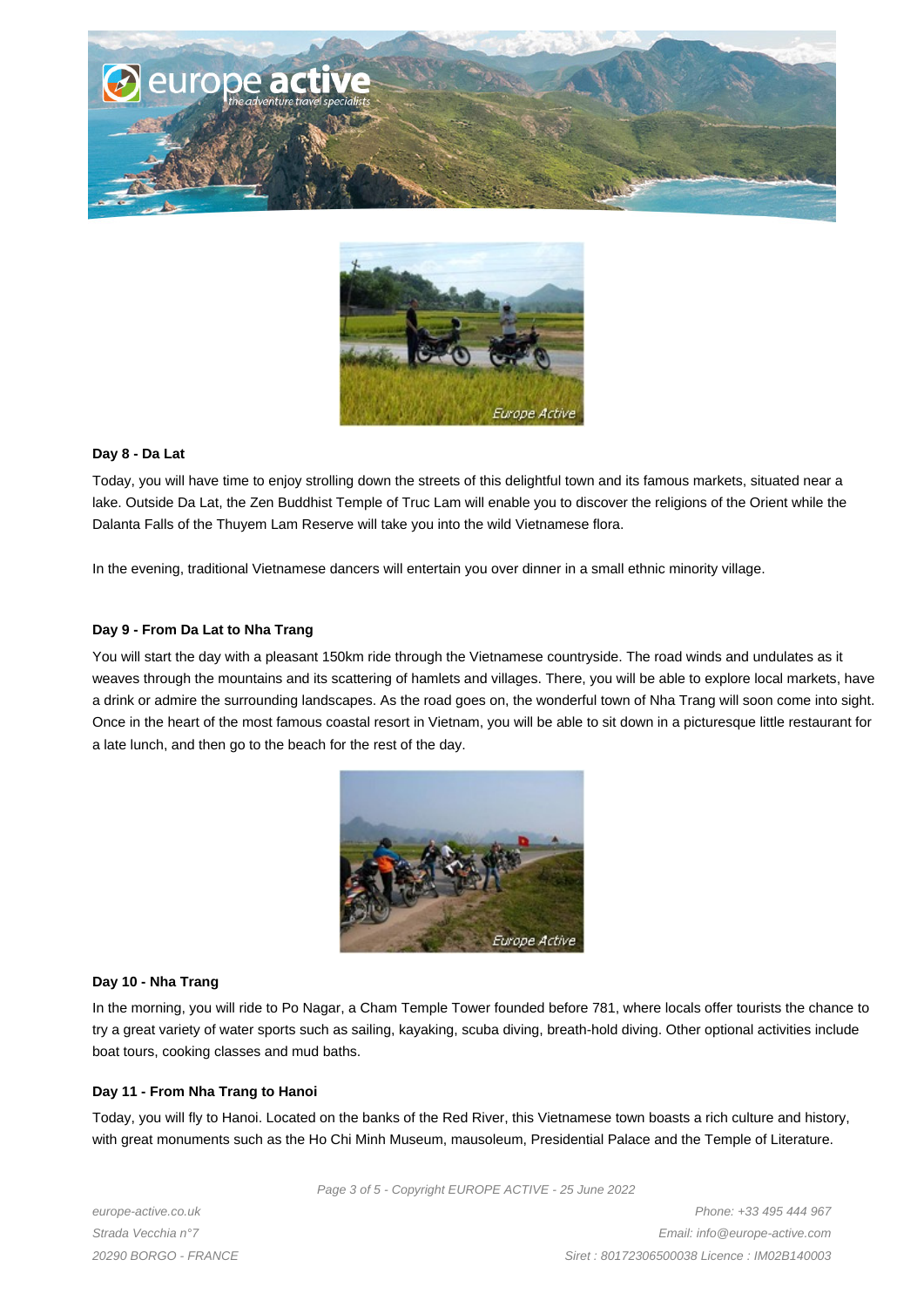

#### **Day 12 - From Hanoi to the Bay of Ha Long**

At 8.30am, a vehicle will come to your hotel and drive you to a boat, which will take you to the bay of Ha Long. Once you arrive in Hon Gai Harbour at 11.45am, the captain will serve you welcome drinks on board his ship. From 12.30am onwards, you will have time to settle into your cabin while the boat navigates to the bay of Tulong. Lunch will be served at 1.00pm in a Vietnamese fashion, next to the fantastic rock formations and beautiful islands of the river. At 3.00pm, you will travel to Cong Tay village where locals will give you a warm welcome. Then, you will take the boat to Tra San at 4.30pm. During your cruise, there will be many optional activities on offer such as traditional massages on board the ship, or kayaking, swimming and diving once you arrive in Tra San. You will then be served pre-dinner drinks while you watch the sun set at the bay of Bai Tu Long (6.00pm). Thirty minutes later, at nightfall, the boat will drop the anchor near Cong Da. The crew will then serve you a relaxing and delicious Vietnamese dinner. From 9.00pm onwards, you will have the opportunity to try some of the optional activities on board such as traditional music and massages or fishing. Otherwise, you will simply have the chance to relax in your cabin or watch the stars from a river bridge.



# **Day 13 - From Ha Long to Hanoi**

At 6.00am, thrill-seekers will have the chance to take a Tai Chi class while watching the sun rise. A buffet breakfast or a breakfast à la carte will then be served at 7.30am and your cruise to the bay of Ha Long will start at 8.30am. Next, a hike to the summit of Ti Top Mountain will offer you spectacular panoramic views over the bay. You will then leave the boat at 10.00am, return to Hanoi an hour later, and spend the rest of the day there.

You will spend the night in Hanoi.

# **Day 14 - Your trip ends here in Hanoi**

The tour ends here in Hanoi. Transfer to Hanoi airport.

# Additional information

# **TARIFFS**

Price from 2599 euros per person.

# **OPTIONS**

Supplement for single bedrooms : 849 euros per person. Renting a motorbike (125 or 250CC) : 349 euros per person.

Page 4 of 5 - Copyright EUROPE ACTIVE - 25 June 2022

europe-active.co.uk Strada Vecchia n°7 20290 BORGO - FRANCE